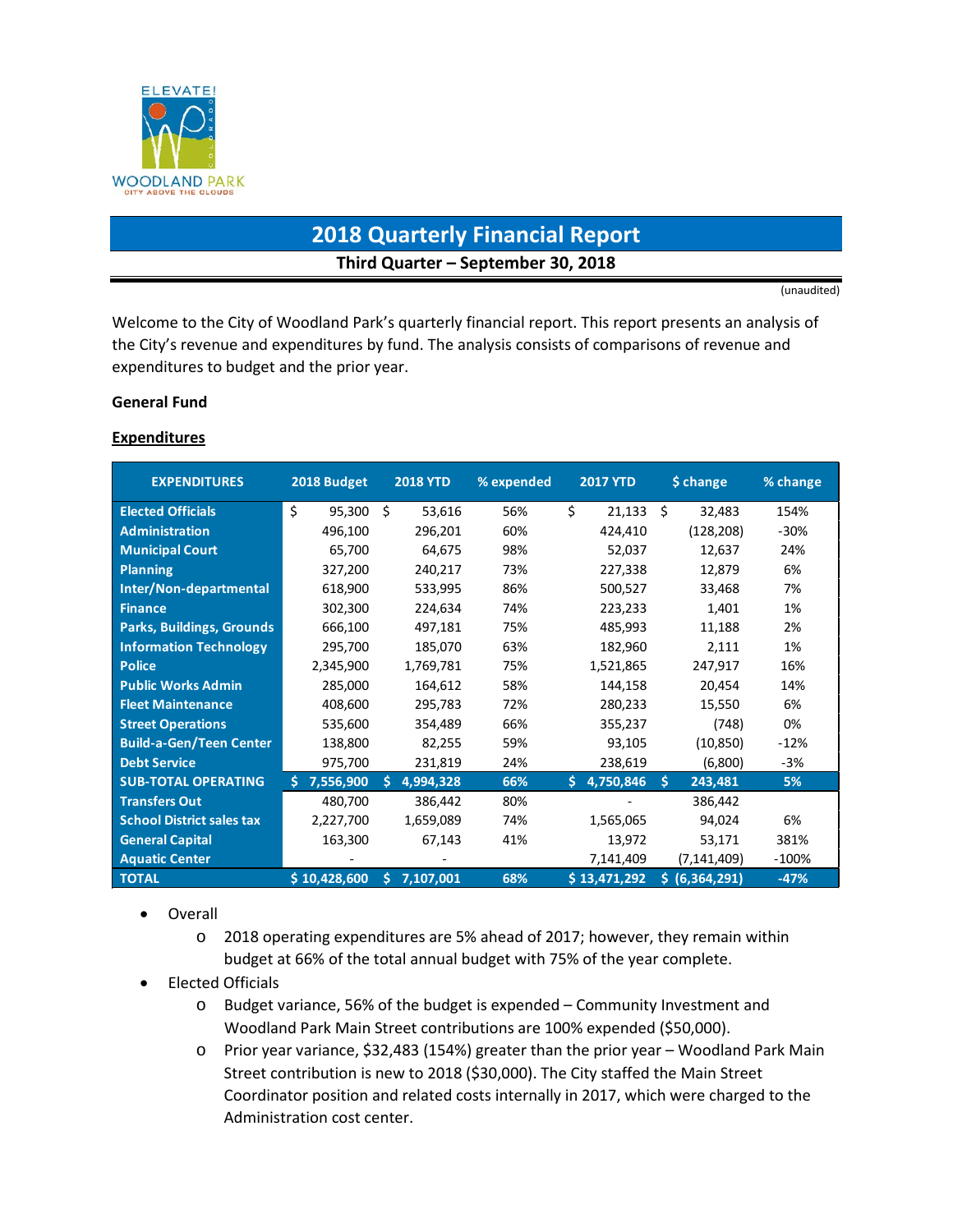- Administration
	- o Prior year variance, \$128,208 (30%) lower than the prior year Main Street Coordinator position and related costs are included here for 2017. Vacancy savings with the 2018 resignation of the Special Projects Director.
- Municipal Court
	- o Budget variance, 98% expended; prior year variance, 24% greater than the prior year unanticipated increases in case load and the transition period overlap of former judge and current judge.
- Inter/Non-departmental
	- o Budget variance, 86% expended Legal Services is 130% expended primarily due to legal costs associated with the hiring of the City Manager and DDA litigation. The budget for legal services is \$130,000 and \$169,656 has been expended.
- Police
	- o Prior year variance, \$247,917 (16%) greater reduction in vacant positions compared to 2017.
- Transfers out
	- o Prior year variance, \$386,442 greater transfer to new Culture and Recreation Fund started in late 2017.

### **Revenues**

- SEE TABLE BELOW
- Overall 82% of the total General Fund Budget is received 75% of the way through the year. 2018 revenues are 4% ahead of 2017. Excluding donations and transfers, revenues are 8% ahead of the prior year.
- Property tax
	- o Budget variance, 99% of budget received Property tax is due by June 15; therefore, the majority of property tax is collected during the first half of the year.
- Construction use tax
	- $\circ$  Budget variance, 181% received Revenue was conservatively budgeted and building activity is exceeding those projections.
	- o Prior year variance, 69% greater Building activity is significantly greater than 2017.
- Business license revenue
	- o Budget variance, 100% received business license renewal is due at beginning of year.
- Highway user tax
	- $\circ$  Budget variance, 100% received; prior year variance \$74,522 (34%) greater than 2017 the City received an unexpected supplemental distribution of \$79,979 pursuant to Senate Bill 18-001.
- E911 PSAP funding
	- o Prior year variance, \$120,000 received E911 did not provide jurisdictions dispatcher funding in 2017.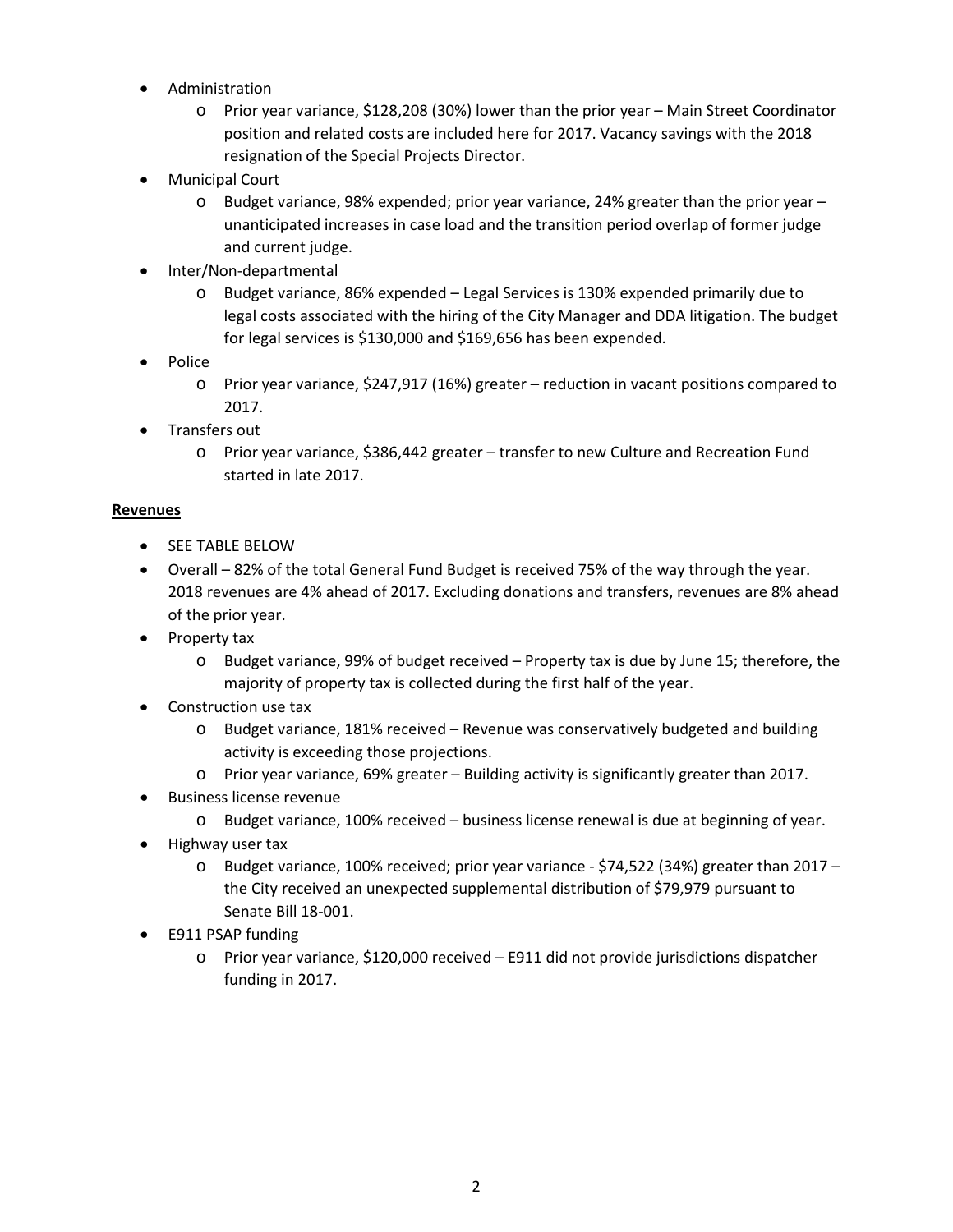| <b>REVENUE</b>                      | 2018 Budget     | <b>2018 YTD</b> | %<br>received | <b>2017 YTD</b> | \$ change     | % change |
|-------------------------------------|-----------------|-----------------|---------------|-----------------|---------------|----------|
| <b>Taxes</b>                        |                 |                 |               |                 |               |          |
| property tax                        | \$<br>1,689,500 | \$<br>1,672,452 | 99%           | \$<br>1,667,055 | \$<br>5,397   | 0%       |
| specific ownership tax              | 219,800         | 168,276         | 77%           | 168,258         | 18            | 0%       |
| sales tax - 2%                      | 3,942,000       | 2,942,726       | 75%           | 2,767,341       | 175,385       | 6%       |
| sales tax - school district - 1.09% | 2,227,700       | 1,659,089       | 74%           | 1,565,065       | 94,024        | 6%       |
| lodging tax                         | 181,200         | 140,171         | 77%           | 131,376         | 8,795         | 7%       |
| vehicle use tax                     | 198,700         | 152,398         | 77%           | 138,729         | 13,669        | 10%      |
| construction use tax                | 70,000          | 126,406         | 181%          | 74,770          | 51,636        | 69%      |
| franchise/occupation tax            | 292,900         | 214,344         | 73%           | 217,243         | (2,899)       | $-1%$    |
| <b>Total Taxes</b>                  | 8,821,800       | 7,075,862       | 80%           | 6,729,836       | 346,025       | 5%       |
| <b>Licenses and Permits</b>         |                 |                 |               |                 |               |          |
| <b>business licenses</b>            | 100,000         | 99,558          | 100%          | 98,128          | 1,430         | 1%       |
| other licenses/permits              | 4,400           | 4,073           | 93%           | 3,428           | 645           | 19%      |
| <b>Total Licenses and Permits</b>   | 104,400         | 103,630         | 99%           | 101,555         | 2,075         | 2%       |
| Intergovernmental                   |                 |                 |               |                 |               |          |
| highway user tax                    | 297,200         | 296,907         | 100%          | 222,385         | 74,522        | 34%      |
| <b>E911 PSAP funding</b>            | 160,000         | 120,000         | 75%           |                 | 120,000       |          |
| road and bridge                     | 21,700          | 16,055          | 74%           | 15,823          | 233           | 1%       |
| conservation trust                  | 78,300          | 63,483          | 81%           | 53,441          | 10,043        | 19%      |
| motor vehicle registration          | 34,900          | 25,724          | 74%           | 25,761          | (37)          | 0%       |
| cigarette tax                       | 17,000          | 9,344           | 55%           | 9,336           | 8             | 0%       |
| severance tax                       | 122,100         | 74,933          | 61%           | 77,541          | (2,608)       | $-3%$    |
| drug prevention SRO                 | 55,900          | 39,050          | 70%           | 18,616          | 20,433        | 110%     |
| other intergovermental              |                 | 2,988           |               | 8,956           | (5,968)       | $-67%$   |
| <b>Total Intergovernmental</b>      | 787,100         | 648,484         | 82%           | 431,859         | 216,626       | 50%      |
| <b>Charges for Services</b>         |                 |                 |               |                 |               |          |
| court fees                          | 6,200           | 9,545           | 154%          | 4,500           | 5,045         | 112%     |
| police fees                         | 96,200          | 56,975          | 59%           | 60,730          | (3,755)       | -6%      |
| planning fees                       | 46,200          | 43,775          | 95%           | 72,419          | (28, 644)     | $-40%$   |
| <b>building fees</b>                | 20,200          | 15,507          | 77%           | 10,445          | 5,061         | 48%      |
| public works fees                   | 5,000           | 4,591           | 92%           | 29,412          | (24, 821)     | -84%     |
| build-a-generation/teen center      | 7,400           | 3,922           | 53%           |                 | 3,922         |          |
| cemetery fees                       | 15,000          | 13,147          | 88%           | 12,427          | 720           | 6%       |
| <b>Total Charges for Services</b>   | 196,200         | 147,461         | 75%           | 189,934         | (42, 472)     | $-22%$   |
| <b>Fines and Forfeitures</b>        | 20,700          | 50,518          | 244%          | 12,500          | 38,018        | 304%     |
| <b>Other</b>                        |                 |                 |               |                 |               |          |
| investment earnings                 | 19,400          | 5,905           | 30%           | 14,037          | (8, 132)      | $-58%$   |
| grants/contributions/donations      | 80,400          | 110,078         | 137%          | 215,777         | (105, 699)    | $-49%$   |
| vendor fee                          | 131,400         | 101,473         | 77%           | 95,962          | 5,511         | 6%       |
| miscellaneous                       | 41,500          | 91,382          | 220%          | 63,634          | 27,748        | 44%      |
| <b>Total Other</b>                  | 272,700         | 308,838         | 113%          | 389,410         | (80, 572)     | $-21%$   |
| <b>Transfers In</b>                 | 405,800         | 343,625         | 85%           | 484,800         | (141, 175)    | $-29%$   |
| <b>Total</b>                        | \$10,608,700    | \$8,678,419     | 82%           | \$8,339,894     | \$<br>338,525 | 4%       |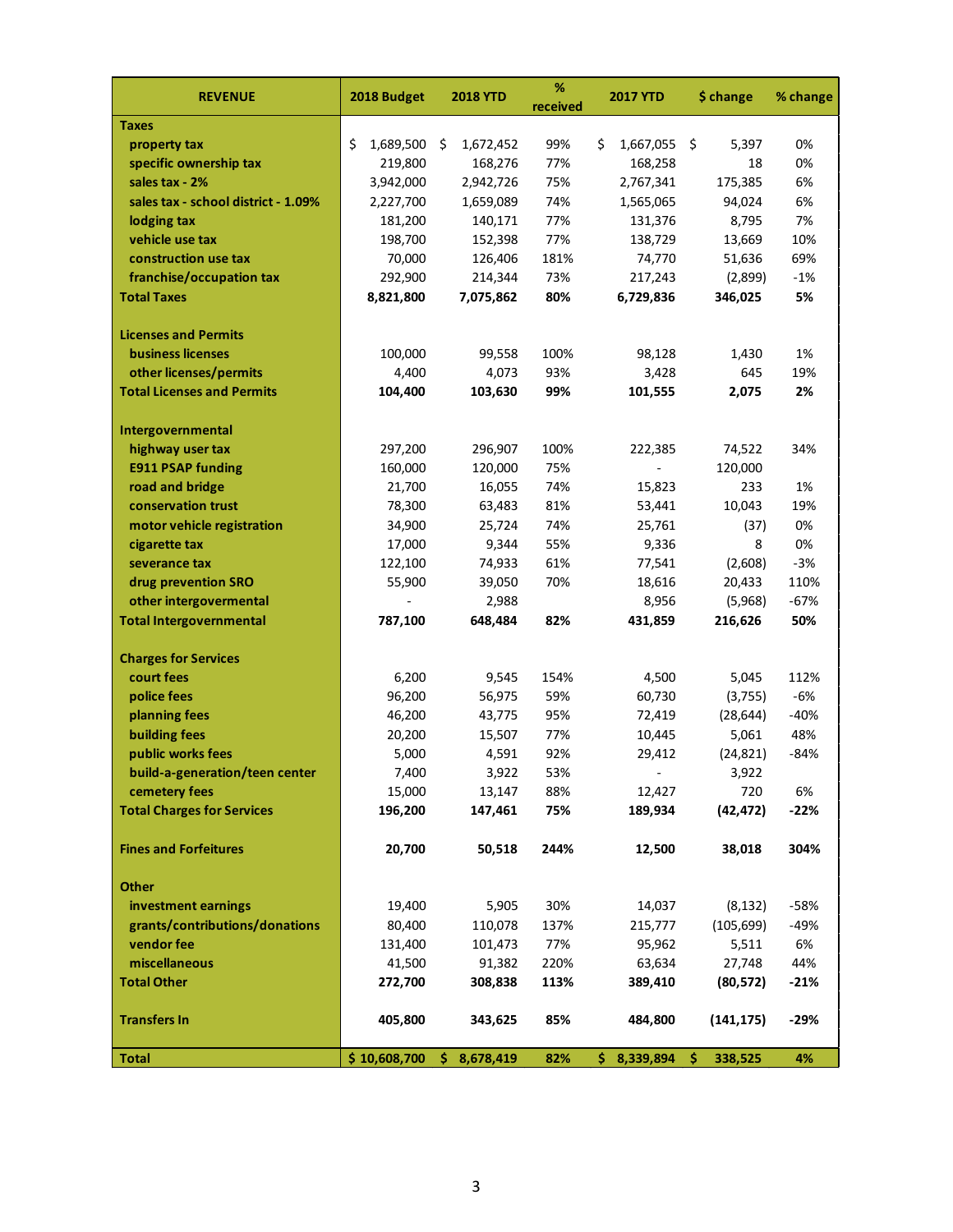At the end of the third quarter, the fund balance in the General Fund is \$3,590,657. Of this, \$2,127,424 is unrestricted/unassigned.

| <b>General Fund Summary</b>                                                                                                | budget                                                 | <b>2018 YTD</b>                                         | % received/<br>expended |
|----------------------------------------------------------------------------------------------------------------------------|--------------------------------------------------------|---------------------------------------------------------|-------------------------|
| beginning fund balance<br>revenue<br>expenditures<br>ending fund balance                                                   | \$2,019,239<br>10,608,700<br>10,428,600<br>\$2,199,339 | \$2.019.239<br>8,678,419<br>7,107,001<br>\$3,590,657    | 82%<br>68%              |
| fund balance designations<br>nonspendable<br>restricted for emergencies<br>unrestricted, unassigned<br>ending fund balance | 1,133,933<br>\$<br>329,300<br>736,106<br>2,199,339     | \$1,133,933<br>329,300<br>2,127,424<br>3,590,657<br>SS. |                         |

### **Culture and Recreation Fund**

| <b>CULTURE AND RECREATION FUND</b>                                                                                                                              | 2018 Budget                                                       | <b>2018 YTD</b>                                              | % received/<br>expended         | <b>2017 YTD</b>                                             | \$ change                                                       | % change                             |
|-----------------------------------------------------------------------------------------------------------------------------------------------------------------|-------------------------------------------------------------------|--------------------------------------------------------------|---------------------------------|-------------------------------------------------------------|-----------------------------------------------------------------|--------------------------------------|
| <b>Revenue</b><br><b>Parks and Recreation</b><br><b>Woodland Aquatic Center</b><br><b>Cultural Center</b><br><b>Transfer In/Support</b><br><b>Total Revenue</b> | \$<br>101,100<br>538,300<br>31,000<br>475,300<br>\$.<br>1,145,700 | Ŝ.<br>74,473<br>284,372<br>27,729<br>386,441<br>773,015<br>S | 74%<br>53%<br>89%<br>81%<br>67% | \$<br>81,901<br>2,070<br>22,408<br>188,111<br>\$<br>294,490 | - \$<br>(7, 428)<br>282,302<br>5,321<br>198,330<br>478,525<br>s | -9%<br>13638%<br>24%<br>105%<br>162% |
| <b>Expenditures</b><br><b>Parks and Recreation</b><br><b>Woodland Aquatic Center</b><br><b>Cultural Center</b><br><b>Total Expenditures</b>                     | \$<br>326.700<br>663,400<br>125,600<br>\$1,115,700                | Ŝ.<br>206.868<br>492,803<br>73,344<br>S<br>773,015           | 63%<br>74%<br>58%<br>69%        | Ś.<br>203.219<br>15,295<br>75,976<br>\$<br>294,490          | -S<br>3.649<br>477,508<br>(2,632)<br>478,525<br>S               | 2%<br>3122%<br>-3%<br>162%           |

- This is a new fund created in 2017 to account for Parks, Recreation and Cultural activities. Parks, Recreation and Cultural Center were accounted for in the General Fund prior to 2017.
- Revenues are 67% received 75% of the way through the year.
- Parks and Recreation is 63% expended with 74% of budgeted revenues received. Revenue covers 36% of expenditures and a \$132,395 transfer from the General Fund covers the balance.
- Cultural Center budget is 58% expended with 89% of budgeted revenues received. Revenue covers 38% of expenditures and a \$45,615 transfer from the General Fund covers the balance.
- Woodland Aquatic Center budget is 74% expended with 53% of budgeted revenues received. Revenue coverage is 58% and a \$208,431 transfer from the General Fund covers the balance.
	- o Gas and Electric utility costs are significantly higher than projected and budgeted. The budget is \$55,000. To date, \$81,063 has already been expended.
	- o The following table provides further detail of the financial operations of the Woodland Aquatic Center.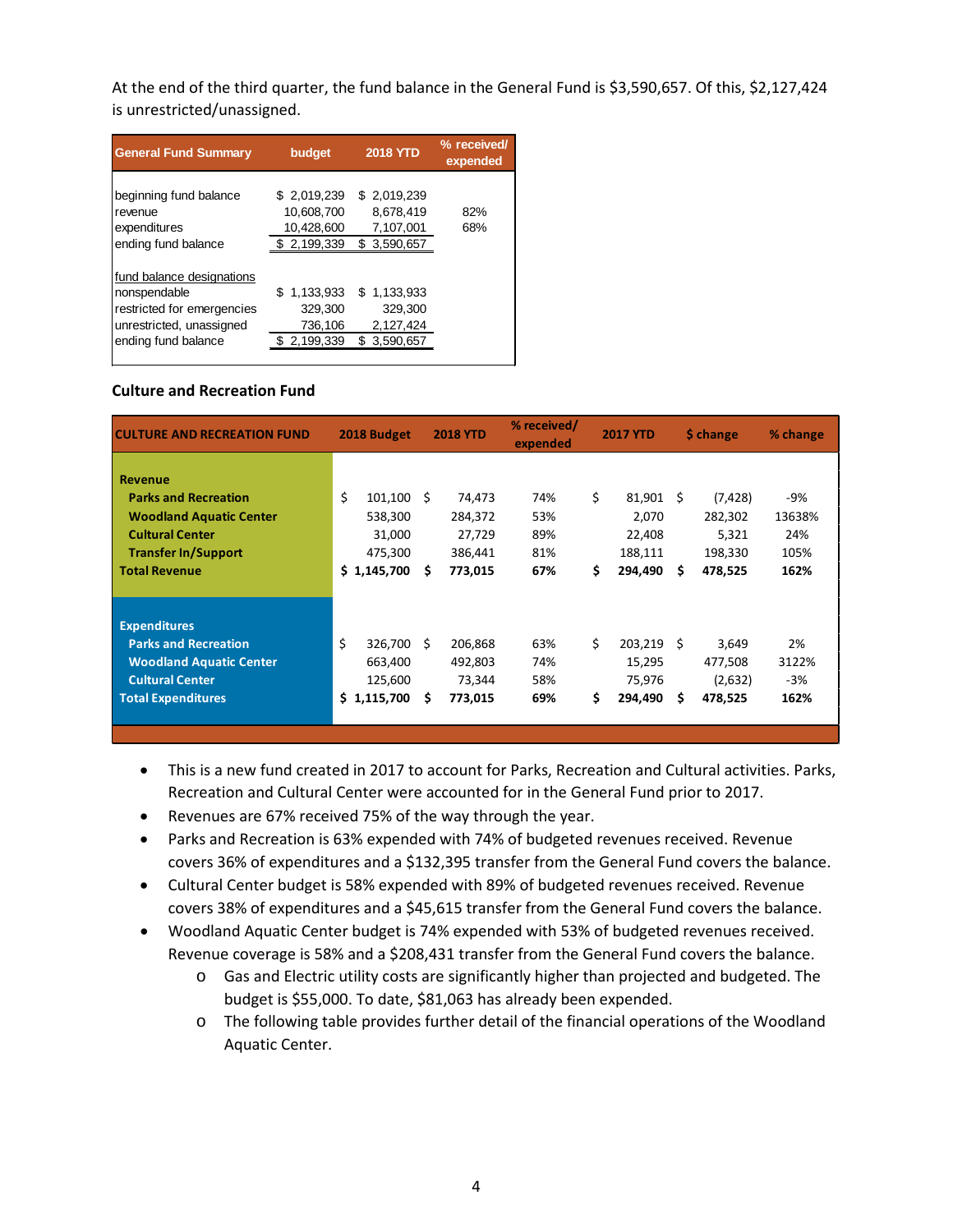| <b>WOODLAND AQUATIC CENTER</b> | <b>Budget</b> | <b>2018 YTD</b> | % rec/exp |
|--------------------------------|---------------|-----------------|-----------|
| <b>Revenue</b>                 |               |                 |           |
| <b>Learn to Swim Program</b>   | \$<br>48,700  | 34,307          | 70%       |
| <b>Fitness Programs</b>        | 48,700        | 16,154          | 33%       |
| <b>Sports Programs</b>         | 1,000         |                 | 0%        |
| <b>Silver Sneakers Program</b> |               | 3,720           |           |
| <b>Daily Use Fees</b>          | 124,900       | 90,142          | 72%       |
| <b>Pass and Punch Cards</b>    | 305,200       | 115,082         | 38%       |
| <b>Merchandise Sales</b>       | 2,000         | 3,741           | 187%      |
| <b>Facility Rentals</b>        | 5,000         | 14,091          | 282%      |
| <b>Special Events</b>          | 2,000         |                 | 0%        |
| <b>Other Charges</b>           | 800           |                 | 0%        |
| <b>Contributions/Donations</b> |               | 7,135           |           |
| <b>Total</b>                   | \$<br>538,300 | \$<br>284,372   | 53%       |
| <b>Expenditures</b>            |               |                 |           |
| <b>Salary and Benefits</b>     | \$<br>514,800 | \$<br>354,453   | 69%       |
| <b>Purchased Services</b>      | 53,400        | 34,094          | 64%       |
| <b>Utilities</b>               | 55,000        | 81,063          | 147%      |
| <b>Supplies</b>                | 40,200        | 23,193          | 58%       |
| <b>Total</b>                   | \$<br>663,400 | \$<br>492,803   | 74%       |

The fund balance in the Culture and Recreation Fund on September 30 is \$93,047. Of this, \$85,003 is non-spendable inventory leaving \$8,044 unrestricted/unassigned.

| <b>Culture and Recreation</b><br><b>Fund Summary</b>                                         | <b>2018 YTD</b><br>budget |                                             |        | % received/<br>expended                |            |
|----------------------------------------------------------------------------------------------|---------------------------|---------------------------------------------|--------|----------------------------------------|------------|
| beginning fund balance<br>revenue<br>expenditures<br>ending fund balance                     | S<br>ፍ                    | 93,047<br>1,145,700<br>1,115,700<br>123,047 | S      | 93.047<br>773,015<br>773,015<br>93,047 | 67%<br>69% |
| fund balance designations<br>nonspendable<br>unrestricted, unassigned<br>ending fund balance | S                         | 123,047<br>123,047                          | S<br>S | 85.003<br>8,044<br>93,047              |            |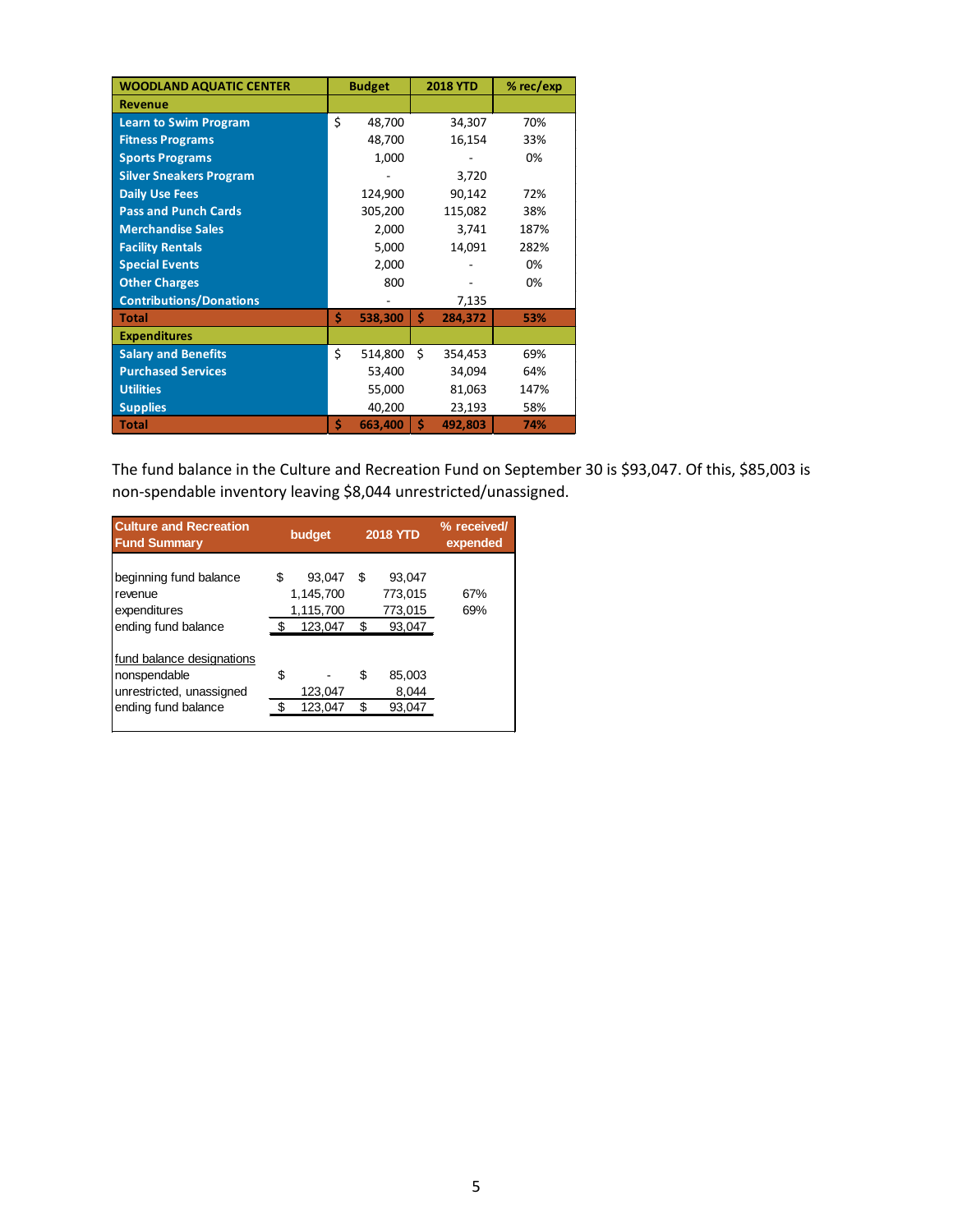### **Street Capital Improvement Fund**

| <b>STREET CAPITAL IMPROVEMENT</b><br><b>FUND</b> | 2018 Budget         |    | <b>2018 YTD</b> | % received/<br>expended | <b>2017 YTD</b> |      | \$ change  | % change |
|--------------------------------------------------|---------------------|----|-----------------|-------------------------|-----------------|------|------------|----------|
|                                                  |                     |    |                 |                         |                 |      |            |          |
| <b>Revenue</b>                                   |                     |    |                 |                         |                 |      |            |          |
| sales tax - 1%                                   | \$<br>1,971,000     | Ś. | 1,471,364       | 75%                     | \$1,383,670     | -S   | 87,694     | 6%       |
| transportation capital fees                      | 6,100               |    | 55,483          | 910%                    | 37,212          |      | 18,271     | 49%      |
| vendor fee - sales tax                           | 65,700              |    | 50,737          | 77%                     | 47,981          |      | 2,756      | 6%       |
| grant                                            | 240,000             |    |                 | 0%                      |                 |      |            |          |
| other                                            | 3,100               |    | 16,119          | 520%                    | 18,923          |      | (2,804)    | $-15%$   |
| <b>Total Revenue</b>                             | \$2,285,900         |    | \$1,593,703     | 70%                     | \$1,487,786     | Ś.   | 105,917    | 7%       |
|                                                  |                     |    |                 |                         |                 |      |            |          |
|                                                  |                     |    |                 |                         |                 |      |            |          |
| <b>Expenditures</b>                              |                     |    |                 |                         |                 |      |            |          |
| street paving improvements                       | Ś<br>$1,618,600$ \$ |    | 46,903          | 3%                      | 396,537         | - \$ | (349, 634) | -88%     |
| street repairs/maintenance                       | 54,600              |    | 19,932          | 37%                     | 37,008          |      | (17,076)   | -46%     |
| street restriping                                | 52,100              |    | 28,156          | 54%                     | $\blacksquare$  |      | 28,156     |          |
| trail repairs/maintenance                        | 30,000              |    |                 | 0%                      | 26,981          |      | (26,981)   | $-100%$  |
| parking lot repair/maintenance                   | 25,700              |    |                 | 0%                      |                 |      |            |          |
| drainage improvements                            |                     |    |                 |                         | 19,960          |      | (19,960)   | $-100%$  |
| sidewalk improvements                            | 290,000             |    |                 | 0%                      |                 |      |            |          |
| machinery/equipment                              | 30,000              |    | 2,500           | 8%                      | 2,500           |      |            | 0%       |
| transfers out                                    | 307,100             |    | 157,100         | 51%                     | 238,425         |      | (81, 325)  | $-34%$   |
| <b>Total Expenditures</b>                        | \$2,408,100         | Ŝ. | 254,591         | 11%                     | \$<br>721,411   | S    | (466, 820) | $-65%$   |
|                                                  |                     |    |                 |                         |                 |      |            |          |

The Street Capital Improvement Fund ending fund balance as of September 30 is \$1,680,777.

| <b>Street Capital</b><br><b>Improvements Fund</b><br><b>Summary</b>      | budget                                       | <b>2018 YTD</b>                                   | % received/<br>expended |
|--------------------------------------------------------------------------|----------------------------------------------|---------------------------------------------------|-------------------------|
| beginning fund balance<br>revenue<br>expenditures<br>ending fund balance | 341,665<br>2,285,900<br>2,408,100<br>219,465 | 341.665<br>S<br>1,593,703<br>254,591<br>1,680,777 | 70%<br>11%              |

# **STORMWATER MANAGEMENT FUND (FORMERLY DRAINAGE DEBT SERVICE FUND)**

| <b>STORMWATER MANAGEMENT</b><br><b>FUND</b>                                                                                |          | 2018 Budget                                    |          | <b>2018 YTD</b>                         | % received/<br>expended          |          | <b>2017 YTD</b>                            | \$ change                                 | % change                 |
|----------------------------------------------------------------------------------------------------------------------------|----------|------------------------------------------------|----------|-----------------------------------------|----------------------------------|----------|--------------------------------------------|-------------------------------------------|--------------------------|
| <b>Revenue</b><br>drainage user charges<br>drainage capital impact fees<br>interest<br>transfer in<br><b>Total Revenue</b> | \$<br>\$ | 138,000<br>16,600<br>300<br>150,000<br>304,900 | Ŝ<br>\$  | 90,438<br>59,933<br>464<br>۰<br>150,835 | 66%<br>361%<br>155%<br>0%<br>49% | \$<br>\$ | 89,557 \$<br>46,447<br>210<br>۰<br>136,214 | \$<br>881<br>13,486<br>254<br>-<br>14,621 | 1%<br>29%<br>121%<br>11% |
| <b>Expenditures</b><br>debt service<br>drainage improvements<br><b>Total Expenditures</b>                                  | \$<br>\$ | 343,300<br>343,300                             | \$<br>\$ | 1,117<br>1,117                          | 0%<br>0%                         | \$<br>\$ | $5,810$ \$<br>5,810                        | \$<br>(5,810)<br>1,117<br>(4,693)         | $-100%$<br>$-81%$        |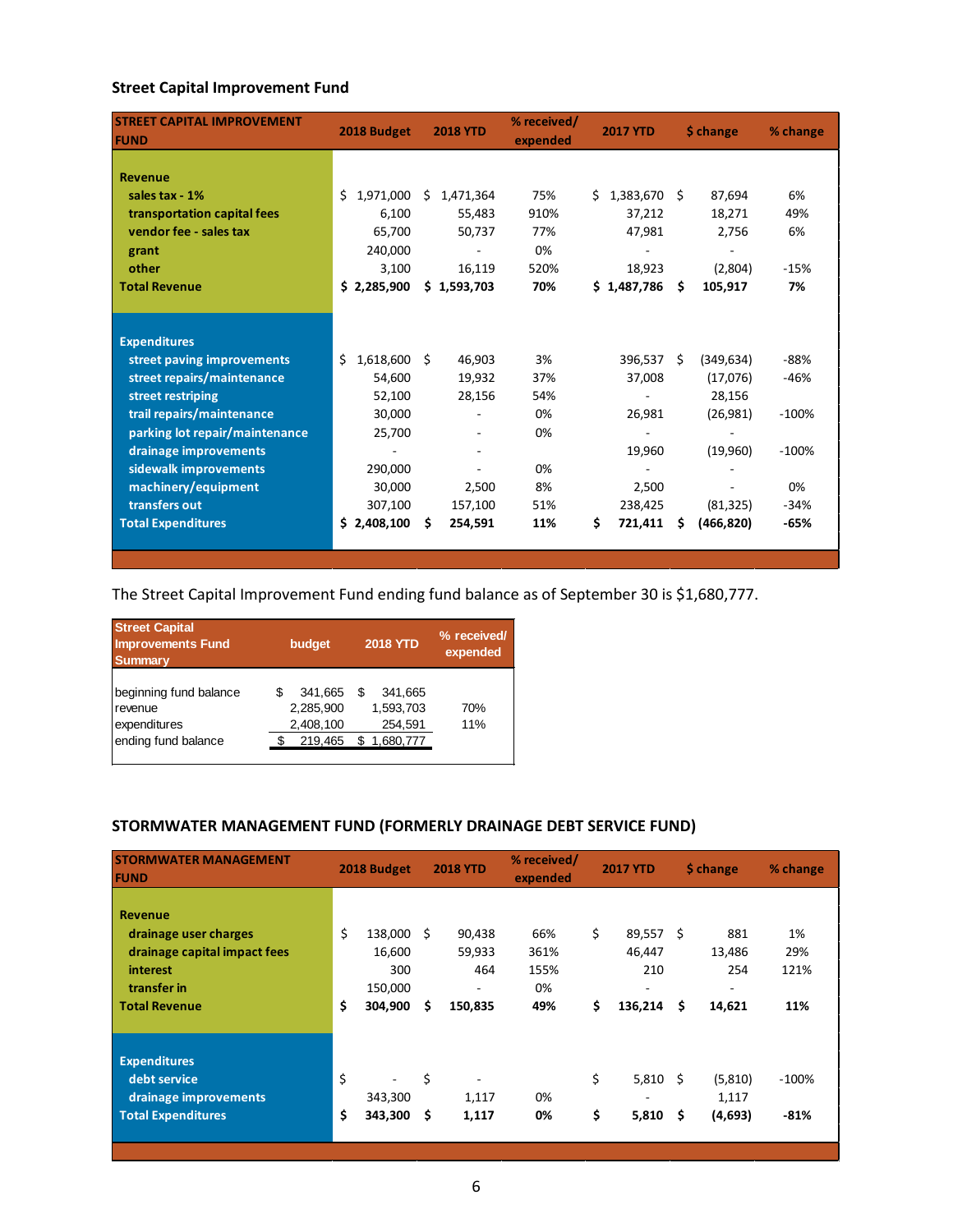• Drainage user charges and capital impact fees were used to repay debt prior to 2018. The outstanding debt matured in 2017 and the funds will now be used for drainage improvements.

The Stormwater Management Fund ending fund balance as of September 30 is \$224,653.

| <b>Stormwater Management</b><br><b>Fund Summary</b> | budget |                              | <b>2018 YTD</b> |                            | % received/<br>expended |
|-----------------------------------------------------|--------|------------------------------|-----------------|----------------------------|-------------------------|
| beginning fund balance<br>revenue<br>expenditures   |        | 74.935<br>304.900<br>343,300 | S               | 74.935<br>150,835<br>1,117 | 49%<br>$0\%$            |
| ending fund balance                                 |        | 36,535                       | S               | 224,653                    |                         |

### **Water Utility Fund**

| <b>WATER UTILITY FUND</b>        | 2018 Budget      | <b>2018 YTD</b> | % received/<br>expended | <b>2017 YTD</b> | \$ change      | % change |
|----------------------------------|------------------|-----------------|-------------------------|-----------------|----------------|----------|
|                                  |                  |                 |                         |                 |                |          |
| <b>Revenue</b>                   |                  |                 |                         |                 |                |          |
| water operations                 | Ś.<br>1,590,300  | 1,401,924<br>Ś  | 88%                     | 1,247,588<br>Ś. | 154,336<br>S.  | 12%      |
| water capital                    | 351,900          | 487.074         | 138%                    | 521,710         | (34, 636)      | $-7%$    |
| water rights                     | 9.500            | 11,362          | 120%                    | 13,828          | (2,466)        | $-18%$   |
| <b>Total Revenue</b>             | \$1,951,700      | \$1,900,360     | 97%                     | \$1,783,126     | Ŝ.<br>117,234  | 7%       |
|                                  |                  |                 |                         |                 |                |          |
|                                  |                  |                 |                         |                 |                |          |
| <b>Expenditures</b>              |                  |                 |                         |                 |                |          |
| administration                   | \$<br>323.600    | Ŝ.<br>209,672   | 65%                     | Ś.<br>234,701   | (25,029)<br>Ŝ. | $-11%$   |
| water treatment operations       | 742,700          | 455,044         | 61%                     | 428,150         | 26,894         | 6%       |
| field services                   | 264,300          | 176,833         | 67%                     | 181,022         | (4, 189)       | $-2%$    |
| utility billing/customer service | 61,300           | 47,196          | 77%                     | 41,878          | 5,318          | 13%      |
| capital outlay                   |                  |                 |                         |                 |                |          |
| water distribution improvements  | 600,000          | 358,034         | 60%                     |                 | 358,034        |          |
| water system engineering         | 800,000          | 27,890          | 3%                      | 5,980           | 21,910         | 366%     |
| equipment                        | 81,700           | 1,556           | 2%                      |                 | 1,556          |          |
| debt service                     | 59,400           | 29,655          | 50%                     | 29,655          |                | 0%       |
| water rights                     | 18,000           | 3,454           | 19%                     | 2,144           | 1,310          | 61%      |
| <b>Total Expenditures</b>        | \$.<br>2,951,000 | \$1,309,334     | 44%                     | \$<br>923,530   | 385,804<br>S   | 42%      |
|                                  |                  |                 |                         |                 |                |          |
|                                  |                  |                 |                         |                 |                |          |

The Water Utility Fund ending fund balance as of September 30 is \$4,555,046.

| <b>Water Utility Fund</b><br><b>Summary</b>          | budget                                 | <b>2018 YTD</b>                       | % received/<br>expended |
|------------------------------------------------------|----------------------------------------|---------------------------------------|-------------------------|
| beginning funds available<br>revenue<br>expenditures | \$ 3,964,020<br>1,951,700<br>2,951,000 | \$3,964,020<br>1,900,360<br>1,309,334 | 97%<br>44%              |
| ending funds available                               | \$2,964,720                            | 4,555,046                             |                         |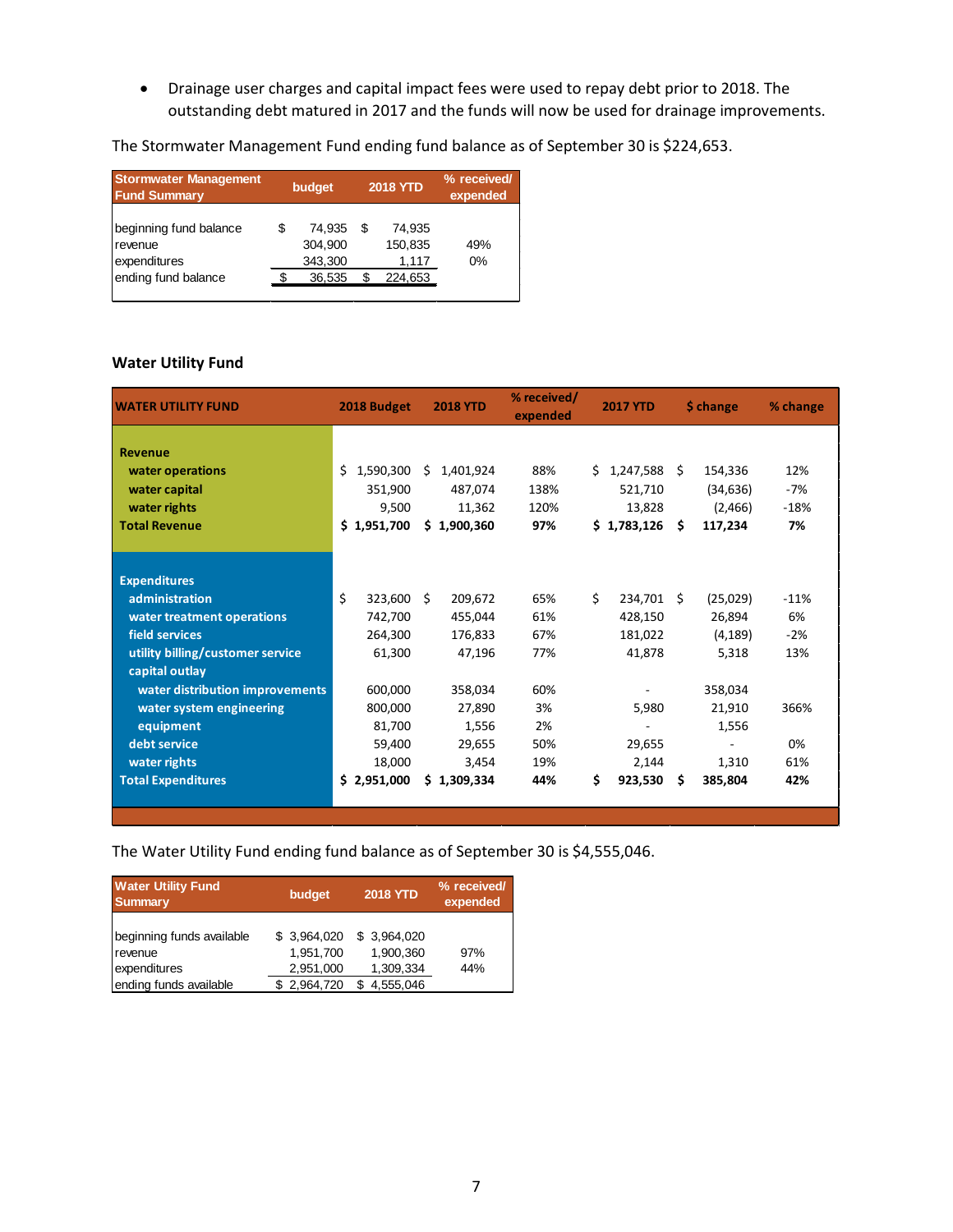# **Wastewater Utility Fund**

| <b>WASTEWATER UTILITY FUND</b>   | 2018 Budget     | <b>2018 YTD</b> | % received/<br>expended | <b>2017 YTD</b>  | \$ change        | % change |
|----------------------------------|-----------------|-----------------|-------------------------|------------------|------------------|----------|
|                                  |                 |                 |                         |                  |                  |          |
| <b>Revenue</b>                   |                 |                 |                         |                  |                  |          |
| wastewater operations            | Ś.<br>1,042,000 | Ŝ.<br>824,511   | 79%                     | Ś.<br>765,180    | Ŝ.<br>59,331     | 8%       |
| wastewater capital               | 714,300         | 687,766         | 96%                     | 680,992          | 6,774            | 1%       |
| <b>Total Revenue</b>             | \$1,756,300     | \$1,512,277     | 86%                     | \$1,446,172      | Ŝ.<br>66,105     | 5%       |
|                                  |                 |                 |                         |                  |                  |          |
|                                  |                 |                 |                         |                  |                  |          |
| <b>Expenditures</b>              |                 |                 |                         |                  |                  |          |
| administration                   | Ś<br>198,100    | Ŝ.<br>143,443   | 72%                     | Ś.<br>157,838    | Ŝ.<br>(14, 395)  | -9%      |
| wastewater treatment operations  | 689,900         | 442,104         | 64%                     | 462,558          | (20, 454)        | -4%      |
| field services                   | 127,000         | 85,565          | 67%                     | 85,093           | 472              | 1%       |
| utility billing/customer service | 32,100          | 25,588          | 80%                     | 22,549           | 3,039            | 13%      |
| capital outlay                   |                 |                 |                         |                  |                  |          |
| treatment plant expansion        | 2,122,300       | 1,810,153       | 85%                     | 3,786,989        | (1,976,836)      | $-52%$   |
| other improvements               | 90,000          |                 | 0%                      |                  |                  |          |
| machinery/equipment              | 57,000          | 1,318           | 2%                      | 101,159          | (99, 841)        | -99%     |
| debt service                     | 492,400         | 403,042         | 82%                     | 418,338          | (15, 296)        | $-4%$    |
| <b>Total Expenditures</b>        | \$<br>3,808,800 | \$2,911,213     | 76%                     | \$.<br>5,034,524 | \$ (2, 123, 311) | $-42%$   |
|                                  |                 |                 |                         |                  |                  |          |

The Wastewater Utility Fund ending fund balance as of September 30 is \$4,851,052.

| <b>Wastewater Utility Fund</b><br><b>Summary</b>                              | budget                                             | <b>2018 YTD</b>                                       | % received/<br>expended |  |
|-------------------------------------------------------------------------------|----------------------------------------------------|-------------------------------------------------------|-------------------------|--|
| beginning funds available<br>revenue<br>expenditures<br>ending fund available | \$6,249,988<br>1.756.300<br>3,808,800<br>4,197,488 | 6,249,988<br>S<br>1.512.277<br>2,911,213<br>4,851,052 | 86%<br>76%              |  |